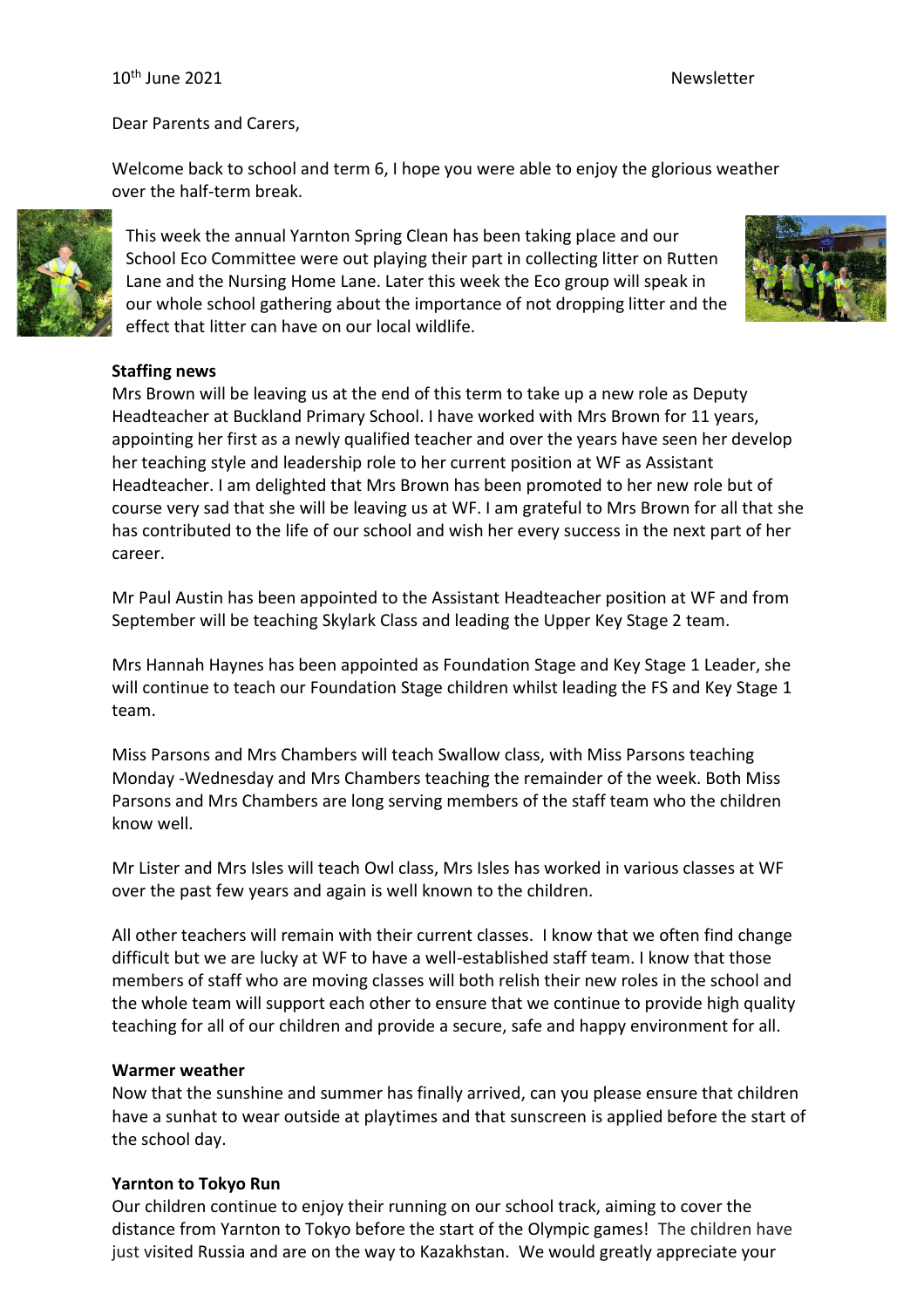help in sponsoring the children for their run. All money raised will be split between the school PTA and the charity UNICEF. A Just Giving Page has been set up by the PTA and can be accessed here: <https://www.justgiving.com/campaign/tokyoherewecome>

With best wishes

Deborah Nind and the WF Team

### **Our assembly theme for the month of June is Cooperation**



Writer of the week – Charlie in Year 4 Mathematician of the week – Reggie in Foundation Stage Reader of the week – Freya in Year 2 School Value – Nikola in Year 3 BLP of the week – Maxim & Arthur in Year 2 & 3

### **Celebration of achievements**

This week Olly, Max and Millie in Year 5 have been awarded their Bronze merit arrow. Seb in Year 6 has been awarded his Silver merit arrow. Well done to them for successfully completing a range of activities to a high standard to be awarded their arrow badge.

Congratulations to the following children who have reached their 200 nights of reading at home: Ruby in Nightingales. Senay in Kingfishers. Congratulations to the following children who have reached their 175 nights of reading at home: Georgia H in Swallows. Luka in Kingfishers. Bella in Eagles. Congratulations to the following children who have reached their 150 nights of reading at home: Violet in Nightingales. Joshua in Kingfishers. Congratulations to the following child who has reached her 125 nights of reading at home: Millie in Eagles. Congratulations to the following child who has reached her 75 nights of reading at home: Hannah in Swallows. Congratulations to the following child who has reached his 25 nights of reading at home: Vinnie in Kingfishers.

## **Attendance**

### **EVERY SCHOOL DAY COUNTS!**

There are only 190 statutory school days in one year and 175 days (weekends and school holidays) available to use for holidays. Parents should avoid taking their children out of school during term time in order to go on holiday.

| <b>Class</b>      | Attendance for 24.05.21 - 28.05.21 |
|-------------------|------------------------------------|
| Eagles            | 90.70%                             |
| Kestrel           | 97.82%                             |
| Kingfishers       | 97.60%                             |
| Nightingales      | 94.44%                             |
| Owls              | 92.34%                             |
| Peregrine Falcons | 92.22%                             |
| <b>Red Kites</b>  | 95.24%                             |
| Robins            | 97.62%                             |
| Sky Larks         | 95.19%                             |
| <b>Swallows</b>   | 97.50%                             |
| Wrens             | 93.81%                             |
| Total             | 94.90%                             |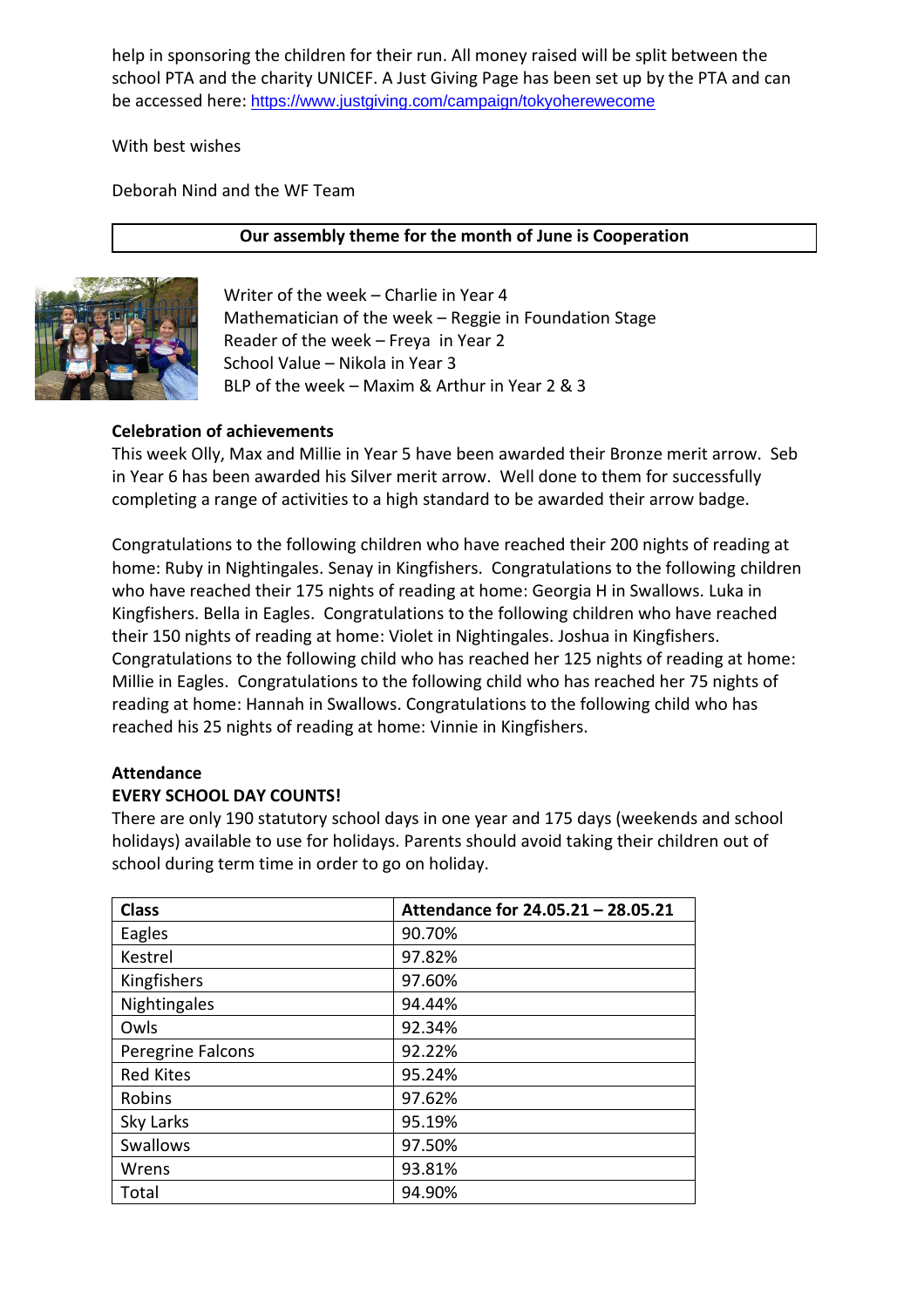### **News from the PTA**

The PTA needs a logo! We are asking the children to design a logo that represents what the PTA does for the children and families at William Fletcher.

We will use it for all future correspondence, event posters, our Facebook page and our termly newsletters. Get creative!

Closing date: Friday 2nd July 2021. Winner to be announced: Tuesday 6th July2021. Please email all entries to [williamfletcherschoolpta@gmail.com](mailto:williamfletcherschoolpta@gmail.com) or give them to your class teacher.

The next PTA meeting is booked for Thursday 24th June 2021 at 7.30pm currently via zoom. Please email [williamfletcherschoolpta@gmail.com](mailto:williamfletcherschoolpta@gmail.com) if you would like the log in details. Everyone welcome!

### **Yarnton Playing Fields Committee - Facilities for children in the village**

Yarnton Playing Fields Committee are currently looking for volunteers to get involved in a project to refurbish and improve the facilities available for children and adults in the village. If you would like to find out more about getting involved, please email [yarntonplayingfields@outlook.com.](mailto:yarntonplayingfields@outlook.com) The committee meet on the 3rd Monday of every month at 8.00 pm, you are welcome to join them to hear more what they already do in the Yarnton Playing Fields Management Committee and how to get involved.

### **Yarnton Youth Netball**

Summer netball sessions. Open to boys and girls in years 5 & 6 from William Fletcher School. Training for the summer term will be Wednesdays after school 3:15-4:00 on the hard court on Rutten Lane. If you're interested in your child taking part please email [yarntonyouthnetball@gmail.com](mailto:yarntonyouthnetball@gmail.com) for more details.

### **Yarnton Blues FC U9s (September 2021)**

Yarnton Blues Football Club – U9s are looking for players for next season (starting September 2021). If your child will still be aged 8 on August 31st 2021 and would be interested in joining the team, we have spaces available at the moment. Training sessions take place on Wednesdays at 17:30 at Yarnton Park, off Rutten lane.

\*\*Note: Football boots or astros, and shin pads required.

If you would like more information please contact the club secretary James Finnigan via email [\(secretary@yarnton-blues.co.uk\)](mailto:secretary@yarnton-blues.co.uk).

#### **Junior Touch Rugby**

Junior touch rugby is back! Come and give this minimal contact form of rugby a try. This is for anyone over the age of 9, boy or girl, no experience necessary.

Wednesday evenings starting 21st April, 6-7pm. See flyer on the app for more info or contact [kate@oxfordtouch.co.uk](mailto:kate@oxfordtouch.co.uk)

### **Breakfast Club**

Breakfast club runs every day from 07:30 – 08:45 in the Howard Hillsdon building (old playgroup). The children enjoy a range of breakfast cereals, fruit juices, yoghurts and toast, followed by the opportunity to play indoor games. The cost is £5.00 per child. If you would like your children to take part in breakfast club, **please see the staff in the office to book prior to attendance, the office is now taking bookings for this term.**